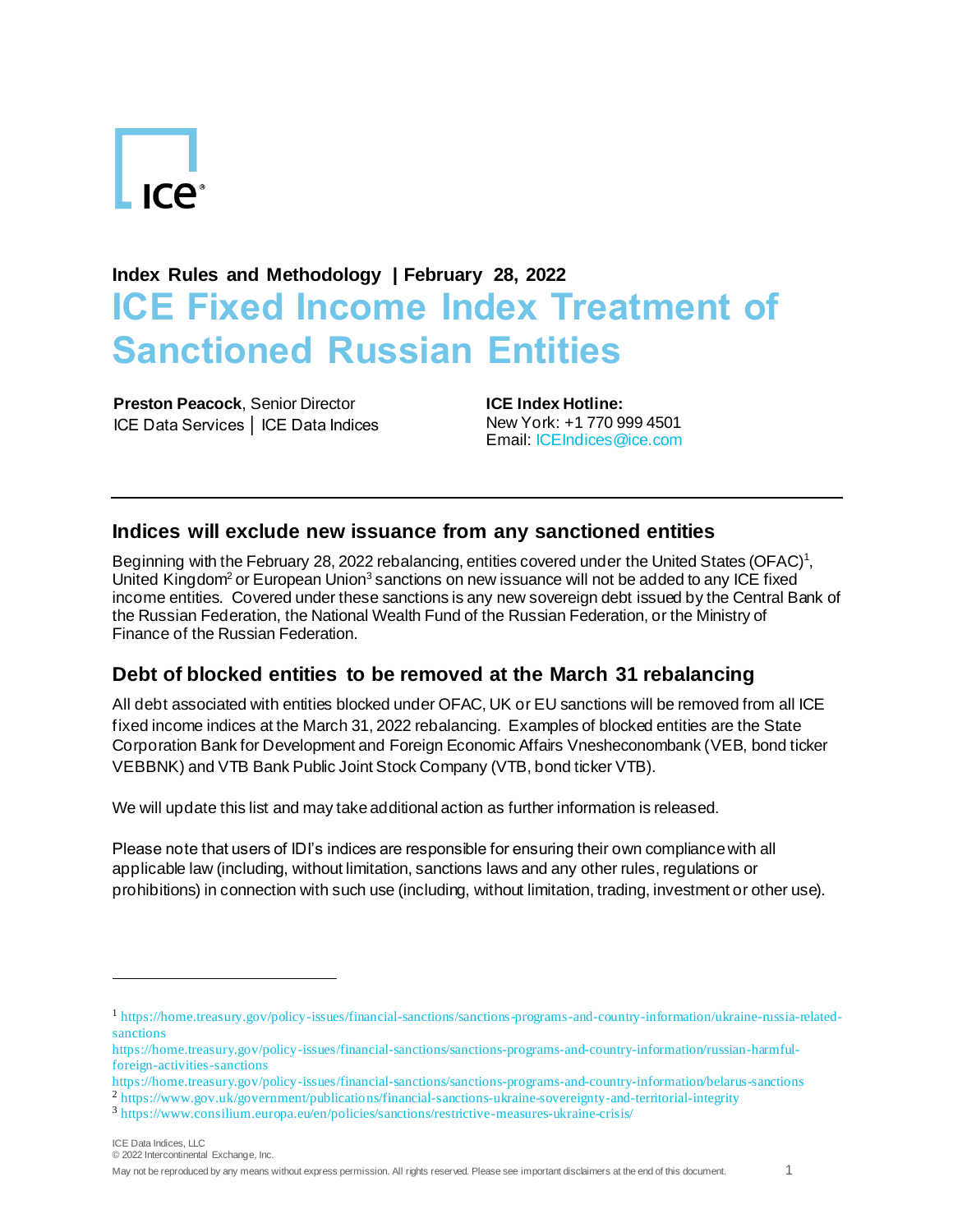#### **Disclosures**

Source: ICE Data Indices, LLC.

This document is not to be published, reproduced, copied, disclosed or used without the express written consent of Intercontinental Exchange, Inc. ("ICE"). This document is provided for informational purposes only. The information contained herein is subject to change without notice and does not constitute any form of warranty, representation, or undertaking. Nothing herein should in any way be deemed to alter the legal rights and obligations contained in agreements between ICE, ICE Data Indices, LLC ("IDI") and/or any of their affiliates and their respective clients relating to any of the products or services described herein. This docu ment may include observations made by IDI of general market movements and trends, but nothing h erein is intended to be a solicitation or a recommendation to buy, sell or hold securities. IDI does not provide legal, tax, accounting, investment or other professiona l advice. Clients should consult with an attorney, tax, or accounting professional regarding any specific legal, tax, or accounting situation. Each index provides a general investment strategy, does not take into account any of the specific needs or financial circumst ances of any person, entity or group of persons and should not be considered investment advice. All information provided by IDI, including without limitation, any materials that describe any Index, is of general nature only.

Unless otherwise indicated, these materials have been prepared solely for informational purposes based up on information generally available to the public from source(s) believed to be reliable and are subject to change without notice. No content contained in this document (including index data, ratings, credit-related analyses and data, model, software or other application or output therefrom) or any part thereof ("Content") may be modified, reverse-engineered, reproduced or distributed in any form by any means, or stored in a database or retrieval system, without the prior written permission of IDI. The Conte nt shall not be used for any unlawful or unauthorized purposes. ICE, IDI and their affiliates and their third-party data providers and licensors (collectively "ICE Indices Parties") do not guarantee that the Content is accurate, complete, timely or error free and it should not be relied upon as such. ICE Indices Parties are not responsible for any errors, omissions, or interruptions regardless of the cause, or for the results o btained from the use of the Content, and in no event shall the ICE Indices Parties have any liability (whether in negligence or otherwise) to any person in connection with such person's unauthorized use of any Index or Content. THE CONTENT IS PROVIDED ON AN "AS IS" BASIS. ICE INDICES PARTIES DISCLAIM ANY AND ALL EXPRESS OR IMPLIED WARRANTIES AND CONDITIONS, INCLUDING, BUT NOT LIMITED TO, ANY WARRANTIES OF MERCHANTABILITY OR FITNESS FOR A PARTICULAR PURPOSE OR ANY OTHER MATTER. Without limiting the foregoing, the ICE Indices Parties make no representation or warranty that any data or information (including but not limited to evaluated pricing) supplied to or by it are complete or free from errors, omissions, or defects. In no event shall the ICE Indices Parties be liable to any party for any direct, indirect, incidental, exemplary, compensatory, punitive, special or consequential damages, costs, expenses, legal fees, or losses (including, without limitation, lost income or lost profits and opportunity costs) in connection with any use of the Content even if advised of the possibility of such damages.

Any available index returns are hypothetical and do not represent the results of actual trading of Investable Products, and a s such, do not represent actual past performance and are not indicative of any specific investment. The Content (in cluding any of the output derived from any analytic tools or models) is not intended to predict actual results, which may differ substantially from tho se reflected. Past performance is not necessarily indicative of future results.

Historical returns and weights before the launch date of an Index are based upon backtested data. For the period prior to the launch date of an Index, simulated performance data has been provided as an illustration of how the Index would have performed durin g the relevant period had the Index been calculated by IDI using the current Index methodology. Such simulated performance data has inherent limitations, as the simulated data is produced by the retroactive application of the methodology. Simulated performance data is based on criteria applied retroactively with the benefit of hindsight and knowledge of factors that may have positively affected its performance and may reflect a bias toward strategies that have performed well in the past.

ICE, the ultimate parent company of IDI, keeps certain activities of its business units separate from each other in order to preserve the independence and objectivity of their respective activities. As a result, certain business units of ICE may have informat ion that is not available to other business units. IDI has established policies and procedures to maintain the confidentiality of certain non-public information received in connection with each analytical process. There is no obligation on IDI to disclose information held b y it in relation to any Index to other parties.

The various businesses of ICE provide a wide range of products and services to a diverse group of clients and, as such, ICE faces potential conflicts of interest in the ordinary course of its business. ICE may be acting in a number of capacities in connection with Investable Products or other transactions entered into in relation to IDI. ICE, acting in such capacities in connection with such transactions, shall have only the duties and responsibilities expressly agreed to by it in its relevant capacity and shall not, by virtue of its acting in any other capacity, be deemed to have other duties or responsibilities or be deemed to hold a standard of ca re other than as expressly provided with respect to each such capacity. IDI has established policies and procedures designed to identify and address conflicts of interest.

In addition, ICE provides a wide range of services to, or relating to, many organizations, including issuers of securities, investment advisers, broker-dealers, investment banks, other financial institutions and financial intermediaries, and accordingly may receive fees or other economic benefits from those organizations, including organizations whose securities may form part of any index or other evaluation IDI carries out.

ABOUT INTERCONTINENTAL EXCHANGE: Intercontinental Exchange, Inc. (NYSE: ICE) is a Fortune 500 company and provider of marketplace infrastructure, data services and technology solutions to a broad range of customers including financial institutions, corporations and government entities. We operate regulated marketplaces, including the New York Stock Exchange, for the listing, trading and clearing of a broad array of derivatives contracts and financial securities across major asset classes. Our comprehensive data services offering supports the trading, investment, risk management and connectivity needs of customers around the world and across asset classes. As a leading technology provider for the U.S. residential mortgage industry, ICE